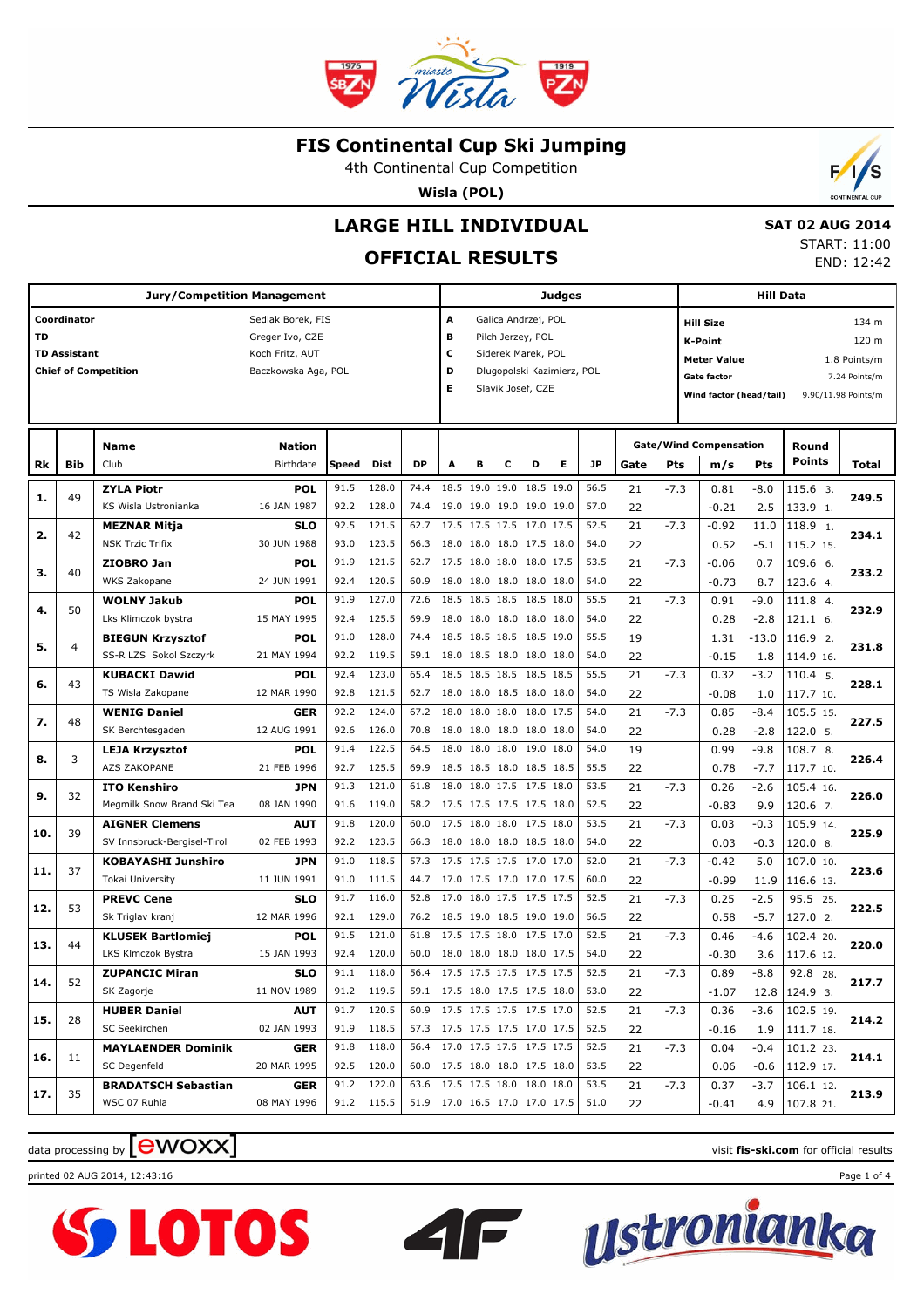

4th Continental Cup Competition

**Wisla (POL)**



### **LARGE HILL INDIVIDUAL**

#### **OFFICIAL RESULTS**

|  | <b>SAT 02 AUG 2014</b> |  |
|--|------------------------|--|
|  | STAPT 11.00            |  |

START: 11:00 END: 12:42

|     |            | <b>Name</b>                 | <b>Nation</b> |       |       |           |                          |   |   |                          |   |           |      |            | <b>Gate/Wind Compensation</b> |            | Round         |       |
|-----|------------|-----------------------------|---------------|-------|-------|-----------|--------------------------|---|---|--------------------------|---|-----------|------|------------|-------------------------------|------------|---------------|-------|
| Rk  | <b>Bib</b> | Club                        | Birthdate     | Speed | Dist  | <b>DP</b> | A                        | в | c | D                        | Е | <b>JP</b> | Gate | <b>Pts</b> | m/s                           | <b>Pts</b> | <b>Points</b> | Total |
|     |            | <b>BRESADOLA Davide</b>     | <b>ITA</b>    | 91.2  | 121.5 | 62.7      |                          |   |   | 18.0 17.5 18.0 18.0 18.0 |   | 54.0      | 21   | $-7.3$     | 0.34                          | $-3.4$     | 106.0 13.     |       |
| 18. | 33         | C.S. ESERCITO               | 10 SEP 1988   | 91.3  | 115.5 | 51.9      | 17.5 17.5 17.0 17.0 17.5 |   |   |                          |   | 52.0      | 22   |            | $-0.14$                       | 1.7        | 105.6 24.     | 211.6 |
| 19. | 38         | <b>HVALA Jaka</b>           | <b>SLO</b>    | 91.3  | 118.5 | 57.3      |                          |   |   | 17.5 17.5 17.5 17.5 17.5 |   | 52.5      | 21   | $-7.3$     | $-0.04$                       | 0.5        | 103.0 18.     | 211.4 |
|     |            | Ssk Ponikve                 | 15 JUL 1993   | 91.9  | 116.0 | 52.8      | 17.5 17.5 17.5 17.0 17.5 |   |   |                          |   | 52.5      | 22   |            | $-0.26$                       | 3.1        | 108.4 20.     |       |
| 20. | 46         | <b>STREITLER Patrick</b>    | <b>AUT</b>    | 92.6  | 123.5 | 66.3      |                          |   |   | 18.0 18.0 18.0 18.5 18.5 |   | 54.5      | 21   | $-7.3$     | 0.73                          | $-7.2$     | 106.3 11.     | 209.9 |
|     |            | SV Dornbirn-Vorarlberg      | 17 APR 1995   | 92.8  | 112.5 | 46.5      | 17.0 17.5 17.0 17.0 17.0 |   |   |                          |   | 51.0      | 22   |            | $-0.51$                       | 6.1        | 103.6 25.     |       |
| 21. | 47         | <b>QUECK Danny</b>          | <b>GER</b>    | 92.9  | 121.0 | 61.8      | 17.5 17.5 18.0 18.0 18.0 |   |   |                          |   | 53.5      | 21   | $-7.3$     | 0.61                          | $-6.0$     | 102.0 21.     | 208.9 |
|     |            | WSV 08 Lauscha              | 17 SEP 1989   | 93.0  | 117.5 | 55.5      | 17.0 17.5 17.5 17.0 17.5 |   |   |                          |   | 52.0      | 22   |            | 0.06                          | $-0.6$     | 106.9 22.     |       |
| 22. | 30         | <b>TANDE Daniel-Andre</b>   | <b>NOR</b>    | 91.3  | 115.5 | 51.9      |                          |   |   | 17.0 17.5 17.5 17.0 17.5 |   | 52.0      | 21   | $-7.3$     | 0.73                          | $-7.2$     | 89.4 30.      | 208.4 |
|     |            | Kongsberg IF                | 24 JAN 1994   | 92.0  | 124.5 | 68.1      |                          |   |   | 18.0 18.0 18.0 18.0 18.0 |   | 54.0      | 22   |            | 0.31                          | $-3.1$     | 119.0 9.      |       |
| 23. | 51         | <b>POGRAJC Andraz</b>       | <b>SLO</b>    | 91.4  | 121.5 | 62.7      | 17.5 18.0 18.0 18.0 18.0 |   |   |                          |   | 54.0      | 21   | $-7.3$     | 1.02                          | $-10.1$    | 99.3 24.      | 205.2 |
|     |            | SSK Costella Ilirija        | 26 SEP 1991   | 91.7  | 116.0 | 52.8      |                          |   |   | 17.0 17.5 17.5 17.0 17.5 |   | 52.0      | 22   |            | $-0.09$                       | 1.1        | 105.9 23.     |       |
| 24. | 45         | <b>LEYHE Stephan</b>        | <b>GER</b>    | 92.2  | 117.0 | 54.6      | 17.0 17.5 17.5 17.0 17.5 |   |   |                          |   | 52.0      | 21   | $-7.3$     | 1.00                          | $-9.9$     | 89.4 30.      | 205.1 |
|     |            | SC Willingen                | 05 JAN 1992   | 92.6  | 118.0 | 56.4      |                          |   |   | 17.5 17.5 17.5 17.5 17.5 |   | 52.5      | 22   |            | $-0.57$                       | 6.8        | 115.7 14.     |       |
| 25. | 24         | <b>KANTYKA Przemyslaw</b>   | <b>POL</b>    | 92.0  | 111.5 | 44.7      |                          |   |   | 17.0 17.5 17.5 17.0 17.0 |   | 51.5      | 21   | $-7.3$     | $-0.41$                       | 4.9        | 93.8 27.      | 204.1 |
|     |            | Lks Klimczok bystra         | 15 DEC 1996   | 92.7  | 118.0 | 56.4      | 17.5 18.0 17.5 17.5 17.5 |   |   |                          |   | 52.5      | 22   |            | $-0.12$                       | 1.4        | 110.3 19.     |       |
| 26. | 34         | <b>LOITZL Wolfgang</b>      | <b>AUT</b>    | 92.4  | 119.5 | 59.1      |                          |   |   | 18.0 18.0 18.0 18.0 18.0 |   | 54.0      | 21   | $-7.3$     | 0.18                          | $-1.8$     | 104.0 17.     | 202.7 |
|     |            | WSC Bad Mitterndorf-Steiern | 13 JAN 1980   | 92.0  | 109.0 | 40.2      | 16.5 16.5 16.5 15.5 16.5 |   |   |                          |   | 49.5      | 22   |            | $-0.75$                       | 9.0        | 98.7 29.      |       |
| 27. | 41         | <b>HULA Stefan</b>          | <b>POL</b>    | 91.5  | 116.5 | 53.7      |                          |   |   | 17.5 17.5 17.5 17.5 17.5 |   | 52.5      | 21   | $-7.3$     | $-0.21$                       | 2.5        | 101.4 22.     | 199.2 |
|     |            | WKS Zakopane                | 29 SEP 1986   | 91.9  | 114.5 | 50.1      | 17.0 17.5 17.0 17.0 17.0 |   |   |                          |   | 51.0      | 22   |            | 0.33                          | $-3.3$     | 97.8 30.      |       |
| 28. | 31         | <b>SEMENIC Anze</b>         | <b>SLO</b>    | 92.5  | 123.5 | 66.3      | 18.0                     |   |   | 18.0 18.0 18.0 18.0      |   | 54.0      | 21   | $-7.3$     | 0.40                          | $-4.0$     | 109.0 7.      | 198.8 |
|     |            | <b>NSK Trzic Trifix</b>     | 01 AUG 1993   | 92.8  | 115.5 | 51.9      |                          |   |   | 10.5 10.0 10.0 10.0 10.0 |   | 30.0      | 22   |            | $-0.66$                       | 7.9        | 89.8 31.      |       |
| 29. | 5          | <b>STURSA Vojtech</b>       | <b>CZE</b>    | 91.3  | 118.5 | 57.3      |                          |   |   | 17.5 17.5 17.5 17.5 17.5 |   | 52.5      | 19   |            | 1.46                          | $-14.5$    | 95.3 26.      | 196.8 |
|     |            | Dukla Liberec               | 03 AUG 1995   | 92.2  | 115.5 | 51.9      |                          |   |   | 17.0 17.5 17.5 17.0 17.5 |   | 52.0      | 22   |            | 0.24                          | $-2.4$     | 101.5 26.     |       |
| 30. | 25         | <b>CECON Federico</b>       | ITA           | 91.8  | 112.5 | 46.5      | 17.0 17.0 17.0 17.0 16.5 |   |   |                          |   | 51.0      | 21   | $-7.3$     | $-0.02$                       | 0.2        | 90.4 29.      | 190.4 |
|     |            | SCI C.A.I. MONTE LUSSARI /  | 11 JUN 1994   | 92.2  | 116.5 | 53.7      |                          |   |   | 17.0 17.5 17.5 17.0 17.5 |   | 52.0      | 22   |            | 0.58                          | $-5.7$     | 100.0 27.     |       |
| 31. | 27         | <b>CIKL Martin</b>          | <b>CZE</b>    | 91.8  | 111.5 | 44.7      |                          |   |   | 17.0 17.0 17.0 17.0 17.0 |   | 51.0      | 21   | $-7.3$     | $-0.08$                       | 1.0        | 89.4 30.      | 188.6 |
|     |            | Dukla Liberec               | 17 AUG 1987   | 92.1  | 113.5 | 48.3      | 17.0 17.0 17.5 17.0 17.5 |   |   |                          |   | 51.5      | 22   |            | 0.06                          | $-0.6$     | 99.2 28.      |       |
| 32. | 20         | <b>ZHAPAROV Marat</b>       | <b>KAZ</b>    | 91.6  | 121.5 | 62.7      |                          |   |   | 17.5 17.5 17.5 18.0 17.5 |   | 52.5      | 21   | $-7.3$     | 0.07                          | $-0.7$     | $107.2$ 9.    | 162.4 |
|     |            |                             | 25 AUG 1985   | 92.2  | 94.5  | 14.1      | 14.5 14.5 15.0 15.0 15.0 |   |   |                          |   | 44.5      | 22   |            | 0.34                          | $-3.4$     | 55.2 32.      |       |
|     |            |                             |               |       |       |           |                          |   |   |                          |   |           |      |            |                               |            |               |       |

|     | Not qualified for final round |                                                         |                           |       |       |                                 |                                          |  |  |  |      |      |        |        |         |        |      |
|-----|-------------------------------|---------------------------------------------------------|---------------------------|-------|-------|---------------------------------|------------------------------------------|--|--|--|------|------|--------|--------|---------|--------|------|
| 33. | 29                            | <b>PEIER Killian</b><br>Vallee du Joux                  | <b>SUI</b><br>28 MAR 1995 | 91.4  | 112.5 | 46.5                            | $17.0$ 17.5 17.0 17.0 17.0 51.0          |  |  |  |      |      | 21     | $-7.3$ | 0.13    | $-1.3$ | 88.9 |
| 34. | 36                            | <b>ZNISZCZOL Aleksander</b><br>KS Wisla Ustronianka     | 92.1                      | 112.5 |       | 46.5   17.0 17.5 17.5 17.0 17.0 |                                          |  |  |  | 51.5 | 21   | $-7.3$ | 0.46   | $-4.6$  | 86.1   |      |
| 35. | 23                            | <b>PASCHKE Pius</b><br>WSV Kiefersfelden                | <b>GER</b><br>20 MAY 1990 | 91.5  | 108.0 | 38.4                            | $16.5$ 16.5 17.0 16.5 16.5               |  |  |  |      | 49.5 | 21     | $-7.3$ | $-0.34$ | 4.1    | 84.7 |
| 36. | 13                            | <b>SARDYKO Alexander</b><br>Dinamo N.Novgorod-Krasnoyar | <b>RUS</b><br>08 MAY 1990 | 91.2  | 106.5 | 35.7                            | $16.0$ 16.5 16.0 16.5 16.5               |  |  |  |      | 49.0 | 21     | $-7.3$ | $-0.54$ | 6.5    | 83.9 |
| 37. | 19                            | <b>DELLASEGA Roberto</b><br>GRUPPO SCIATORI FIAMME GI.  | <b>ITA</b><br>15 JUN 1990 | 91.7  | 111.0 | 43.8                            | $\vert$ 17.0 17.0 17.0 17.0 17.0 $\vert$ |  |  |  |      | 51.0 | 21     | $-7.3$ | 0.38    | $-3.8$ | 83.7 |

 $\blacksquare$ 

# data processing by **CWOXX** and  $\blacksquare$  and  $\blacksquare$  and  $\blacksquare$  and  $\blacksquare$  and  $\blacksquare$  and  $\blacksquare$  and  $\blacksquare$  and  $\blacksquare$  and  $\blacksquare$  and  $\blacksquare$  and  $\blacksquare$  and  $\blacksquare$  and  $\blacksquare$  and  $\blacksquare$  and  $\blacksquare$  and  $\blacksquare$  and  $\blacksquare$  and  $\blacks$

printed 02 AUG 2014, 12:43:16 Page 2 of 4



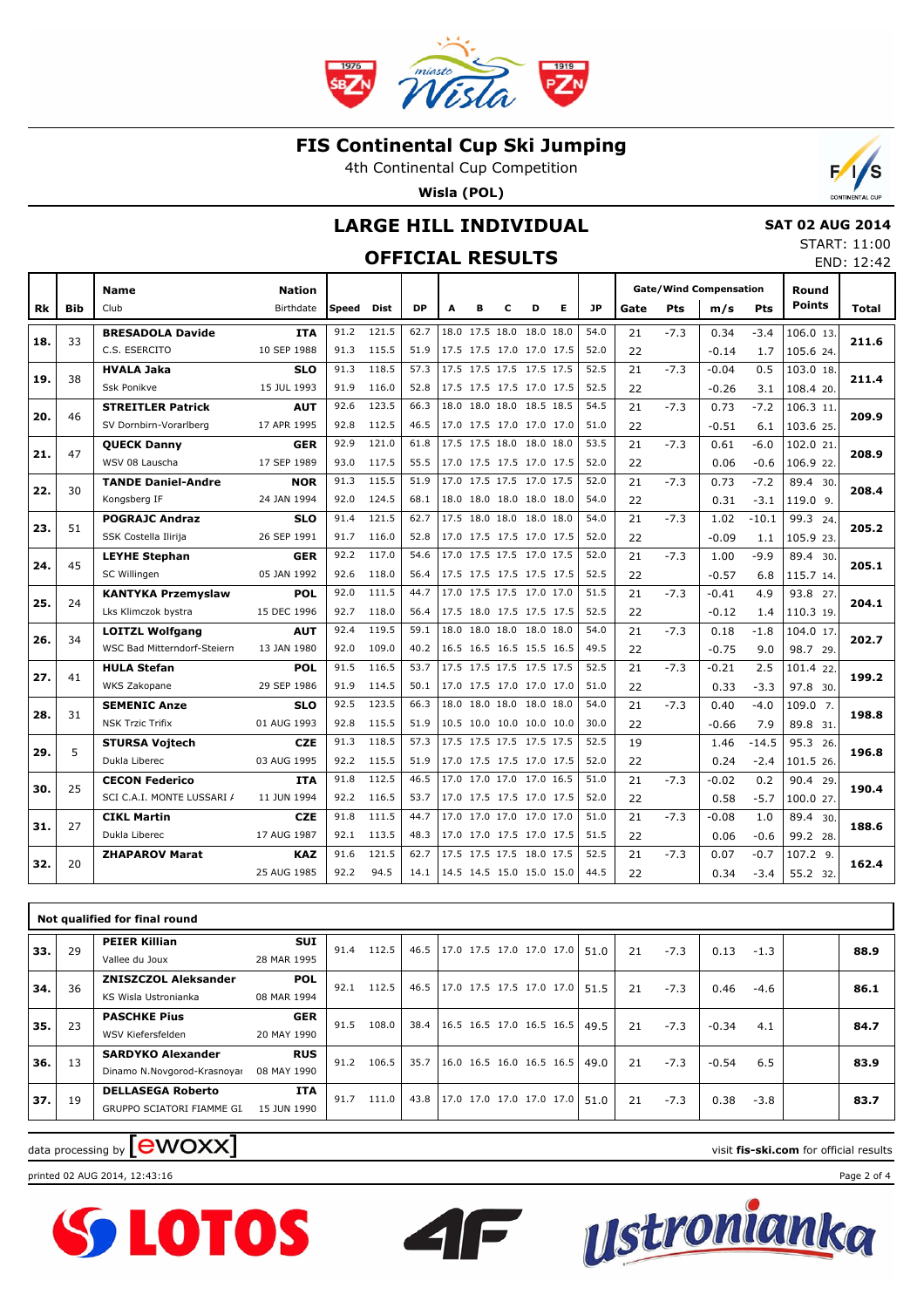

4th Continental Cup Competition

**Wisla (POL)**



### **LARGE HILL INDIVIDUAL**

### **OFFICIAL RESULTS**

 **SAT 02 AUG 2014** START: 11:00

| <b>OFFICIAL RESULTS</b> |                |                                                        |                            |       |       |                          |                          |   |   |   |      |           |        |        | END: 12:42                           |         |                        |              |
|-------------------------|----------------|--------------------------------------------------------|----------------------------|-------|-------|--------------------------|--------------------------|---|---|---|------|-----------|--------|--------|--------------------------------------|---------|------------------------|--------------|
| <b>Rk</b>               | <b>Bib</b>     | <b>Name</b><br>Club                                    | <b>Nation</b><br>Birthdate | Speed | Dist  | <b>DP</b>                | A                        | в | c | D | Е    | <b>JP</b> | Gate   | Pts    | <b>Gate/Wind Compensation</b><br>m/s | Pts     | Round<br><b>Points</b> | <b>Total</b> |
| 38.                     | 15             | <b>HOSOYAMA Shusaku</b><br>Megmilk Snow Brand Ski Team | <b>JPN</b><br>20 JUL 1984  | 90.7  | 111.0 | 43.8                     | 17.0 17.0 17.0 17.0 17.0 |   |   |   |      | 51.0      | 21     | $-7.3$ | 0.55                                 | $-5.4$  |                        | 82.1         |
| 39.                     | $\overline{7}$ | <b>KLYMCHUK Andrii</b><br>Kremenets Ski School         | <b>UKR</b><br>10 DEC 1994  | 90.4  | 105.5 | 33.9                     | 16.0 16.5 15.5 16.5 16.5 |   |   |   |      | 49.0      | 19     |        | 0.49                                 | $-4.9$  |                        | 78.0         |
| 40.                     | 16             | <b>ALTENBURGER Florian</b><br>SC Seekirchen-Salzburg   | <b>AUT</b><br>02 NOV 1993  | 91.0  | 107.5 | 37.5                     | 16.5 16.0 16.0 15.5 17.0 |   |   |   |      | 48.5      | 21     | $-7.3$ | 0.09                                 | $-0.9$  |                        | 77.8         |
| 41.                     | 10             | <b>BIRCHLER Tobias</b><br>Einsiedeln                   | <b>SUI</b><br>29 JUL 1997  | 90.8  | 104.5 | 32.1                     | 16.5 16.5 16.5 16.5 17.0 |   |   |   |      | 49.5      | 21     | $-7.3$ | $-0.25$                              | 3.0     |                        | 77.3         |
| 42.                     | 17             | <b>TROFIMOV Roman- Sergeevich</b><br>Leninogorsk       | 90.6                       | 106.0 | 34.8  | 16.5 16.5 17.0 16.5 16.5 |                          |   |   |   | 49.5 | 21        | $-7.3$ | 0.20   | $-2.0$                               |         | 75.0                   |              |
| 43.                     | 22             | <b>KALINITSCHENKO Anton</b>                            | <b>RUS</b><br>22 JUL 1982  | 91.0  | 102.5 | 28.5                     | 16.0 16.0 15.5 15.5 16.0 |   |   |   |      | 47.5      | 21     | $-7.3$ | $-0.46$                              | 5.5     |                        | 74.2         |
| 44.                     | $\mathbf{1}$   | <b>JARZABEK Dawid</b><br>Ts Wisla zakopane             | <b>POL</b><br>03 MAR 1999  | 91.3  | 103.5 | 30.3                     | 16.5 16.5 16.0 16.5 16.5 |   |   |   |      | 49.5      | 19     |        | 0.65                                 | $-6.4$  |                        | 73.4         |
| 45.                     | $\overline{2}$ | <b>MIETUS Krzysztof</b><br>AZS Zakopane                | <b>POL</b><br>08 MAR 1991  | 91.0  | 93.5  | 12.3                     | 15.0 15.0 15.0 15.0 15.0 |   |   |   |      | 45.0      | 19     |        | $-0.73$                              | 8.7     |                        | 66.0         |
| 46.                     | 8              | <b>SAKALA Filip</b><br>Tj Frenstat pod radhostem       | <b>CZE</b><br>21 MAY 1996  | 90.9  | 99.0  | 22.2                     | 15.0 15.0 15.5 14.5 15.0 |   |   |   |      | 45.0      | 19     |        | 0.24                                 | $-2.4$  |                        | 64.8         |
| 47.                     | 12             | <b>AALST VAN DER Oldrik</b><br><b>National Team</b>    | <b>NED</b><br>01 DEC 1995  | 91.1  | 93.5  | 12.3                     | 15.0 15.0 15.0 15.0 15.0 |   |   |   |      | 45.0      | 21     | $-7.3$ | $-0.69$                              | 8.3     |                        | 58.3         |
| 48.                     | 6              | <b>SOKOLENKO Konstantin</b>                            | <b>KAZ</b><br>09 NOV 1987  | 90.3  | 97.5  | 19.5                     | 16.0 16.0 16.0 16.5 16.0 |   |   |   |      | 48.0      | 19     |        | 1.16                                 | $-11.5$ |                        | 56.0         |
| 49.                     | 14             | <b>KALINICHENKO Vitaliv</b><br>Vorokhta Ski School     | <b>UKR</b><br>09 AUG 1993  | 91.1  | 88.5  | 3.3                      | 14.5 14.5 14.5 15.5 14.0 |   |   |   |      | 43.5      | 21     | $-7.3$ | $-1.06$                              | 12.7    |                        | 52.2         |
| 50.                     | 18             | <b>PASICHNYK Stepan</b><br>Kremenets ski school        | <b>UKR</b><br>09 JAN 1998  | 91.7  | 92.5  | 10.5                     | 15.0 15.0 15.5 15.5 15.5 |   |   |   |      | 46.0      | 21     | $-7.3$ | 0.01                                 | $-0.1$  |                        | 49.1         |
| 51.                     | 9              | <b>KALYKOV Shyngys</b>                                 | <b>KAZ</b><br>05 MAY 1994  | 92.1  | 82.5  | $-7.5$                   | 15.0 15.5 15.5 15.5 15.5 |   |   |   |      | 46.5      | 19     |        | $-0.83$                              | 9.9     |                        | 48.9         |

| Disqualified |                         |           |  |  |  |  |  |  |  |  |  |  |  |
|--------------|-------------------------|-----------|--|--|--|--|--|--|--|--|--|--|--|
| <b>Bib</b>   | <b>Name</b>             | Reason    |  |  |  |  |  |  |  |  |  |  |  |
| 21           | <b>EGLOFF Luca</b>      | SCE4 Suit |  |  |  |  |  |  |  |  |  |  |  |
| 26           | <b>SCHIFFNER Markus</b> | SCE4 Suit |  |  |  |  |  |  |  |  |  |  |  |

| <b>Weather Information</b> |               |      |          |            |     |     |  |  |  |  |  |  |
|----------------------------|---------------|------|----------|------------|-----|-----|--|--|--|--|--|--|
|                            |               | Air  | Humidity | Wind [m/s] |     |     |  |  |  |  |  |  |
|                            | Weather       | [°C] | [%]      | Min        | Avg | Max |  |  |  |  |  |  |
| 1st round                  | sunny         | 26   | 72       | $-1.0$     | 0.0 | 1.4 |  |  |  |  |  |  |
| 2nd round                  | partly cloudy | 27   | 74       | $-1.0$     | 0.0 | 0.5 |  |  |  |  |  |  |

**SS LOTOS** 

printed 02 AUG 2014, 12:43:16 Page 3 of 4



data processing by **CWOXX** and  $\blacksquare$  and  $\blacksquare$  and  $\blacksquare$  and  $\blacksquare$  and  $\blacksquare$  and  $\blacksquare$  and  $\blacksquare$  and  $\blacksquare$  and  $\blacksquare$  and  $\blacksquare$  and  $\blacksquare$  and  $\blacksquare$  and  $\blacksquare$  and  $\blacksquare$  and  $\blacksquare$  and  $\blacksquare$  and  $\blacksquare$  and  $\blacks$